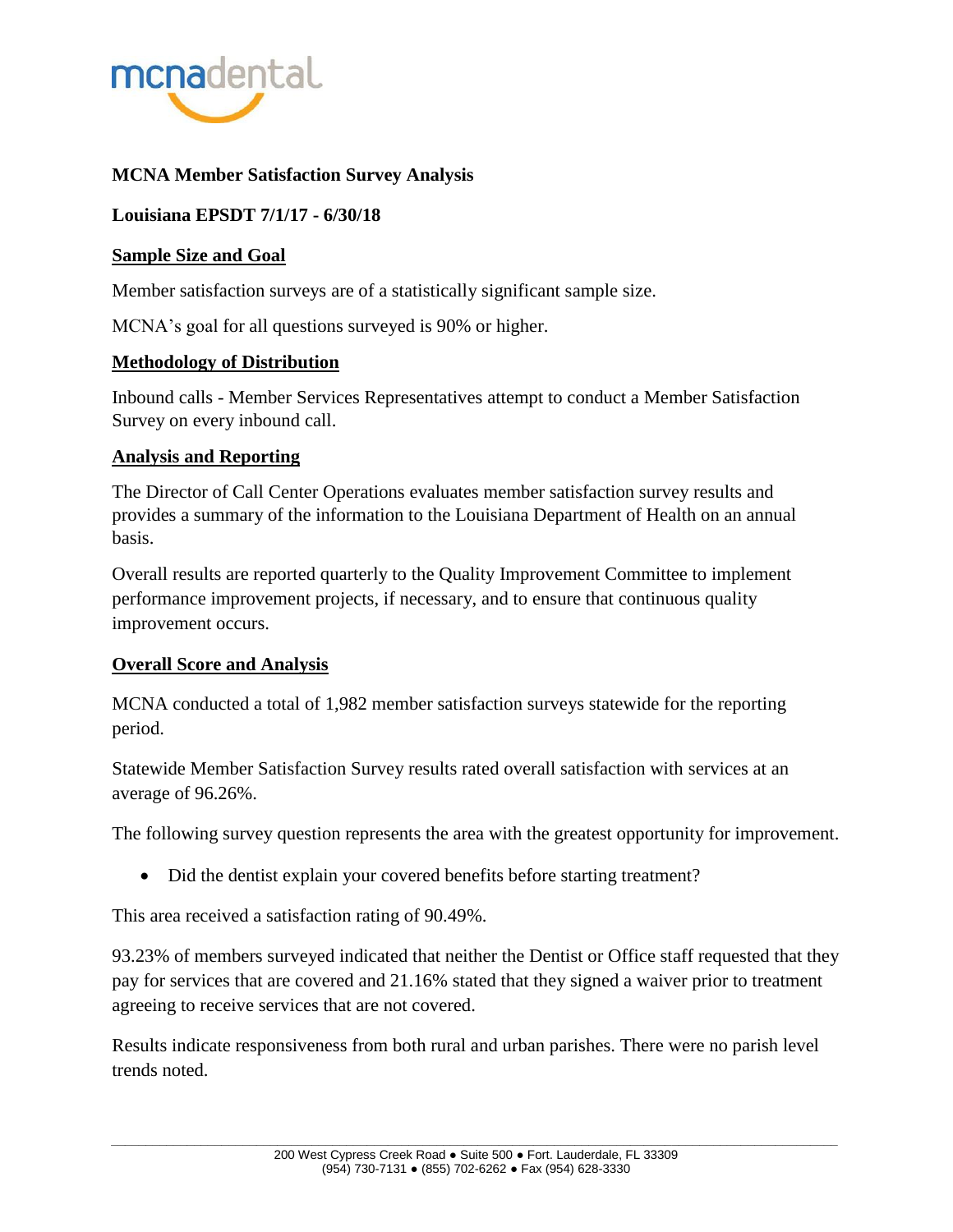

Survey results were analyzed and did not reveal any provider or facility specific trends. Provider Relations representatives will continue efforts to provide training during site audits and drop in visits, to providers on the importance of explaining covered benefits to members prior to treatment. This topic will be featured in MCNA's monthly Provider newsletter "Dental Details" as a helpful tip for Providers.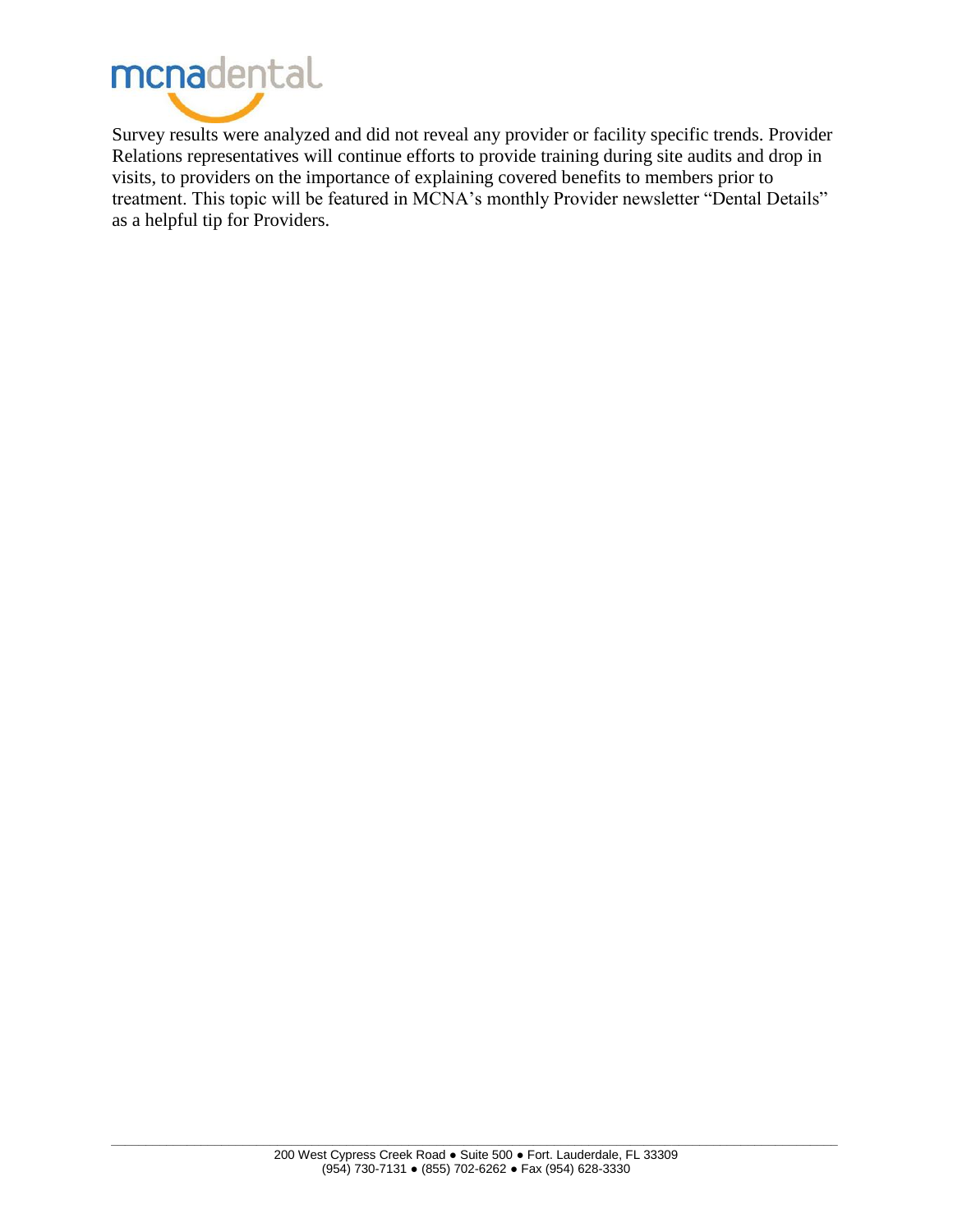# **Member Survey Satisfaction Report (LAEPSDT)**

| <b>Member Satisfaction Survey Questions</b>                                                       | <b>Total</b><br><b>Surveys</b> | <b>Excellent</b><br>(5) | <b>Very Good</b><br>(4) | Good<br>(3)    | Average<br>(2) | Poor<br>(1) | <b>No</b><br><b>Comment</b><br>(0) | $\%$   |
|---------------------------------------------------------------------------------------------------|--------------------------------|-------------------------|-------------------------|----------------|----------------|-------------|------------------------------------|--------|
| MANNER?                                                                                           | 1.982                          | 653                     | 58                      | 42             | 23             | 44          | 1.162                              | 95.93% |
| WERE YOU SATISFIED WITH THE TIME YOU HAD TO WAIT                                                  |                                |                         |                         |                |                |             |                                    |        |
| TO SEE THE DENTIST ON YOUR LAST VISIT?                                                            | 1,982                          | 611                     | 61                      | 54             | 19             | 61          | 1,176                              | 94.87% |
| DID THE DENTIST EXPLAIN YOUR DENTAL CONDITION AND                                                 |                                |                         |                         |                |                |             |                                    |        |
| <b>INEEDED TREATMENT?</b>                                                                         | 1,982                          | 650                     | 43                      | 47             | 20             | 31          | 1,191                              | 96.52% |
| DID THE DENTIST EXPLAIN YOUR COVERED BENEFITS                                                     |                                |                         |                         |                |                |             |                                    |        |
| BEFORE STARTING TREATMENT?                                                                        | 1,982                          | 487                     | 49                      | 62             | 43             | 122         | 1.219                              | 90.49% |
| HELPFUL?                                                                                          | 1.982                          | 651                     | 41                      | 49             | 12             | 50          | 1.179                              | 95.84% |
| HOW DID YOU FEEL AFTER YOUR VISIT TO THE DENTIST?                                                 | 1,982                          | 587                     | 63                      | 43             | 29             | 75          | 1,185                              | 94.01% |
| IF YOU HAD TO SEE A SPECIALIST, WERE YOU ABLE TO<br><b>GET AN APPOINTMENT IN A TIMELY MANNER?</b> | 1,982                          | 292                     | 22                      | 15             | 6              | 42          | 1,605                              | 94.18% |
| IF YOU HAD A REFERRAL OR AUTHORIZATION TO A                                                       |                                |                         |                         |                |                |             |                                    |        |
| DIFFERENT DENTIST, WAS IT PROCESSED IN A TIMELY                                                   | 1,982                          | 304                     | 32                      | 13             | 5              | 25          | 1.603                              | 96.03% |
| DID THE DENTIST STAFF SPEAK YOUR LANGUAGE?                                                        | 1.982                          | 801                     | 15                      | $\overline{7}$ | 1              | 12          | 1.146                              | 99.16% |
| ARE MCNA'S MEMBER SERVICES REPRESENTATIVES                                                        |                                |                         |                         |                |                |             |                                    |        |
| <b>COURTEOUS AND HELPFUL?</b>                                                                     | 1,982                          | 1,909                   | 35                      | 8              |                | 3           | 26                                 | 99.77% |
| HOW WOULD YOU RATE YOUR OVERALL LEVEL OF                                                          |                                |                         |                         |                |                |             |                                    |        |
| SATISFACTION WITH YOUR RECENT VISIT TO A MCNA                                                     | 1,982                          | 631                     | 54                      | 54             | 20             | 50          | 1.173                              | 95.44% |
|                                                                                                   |                                |                         |                         |                |                |             | %<br>Compliance                    | 96.26% |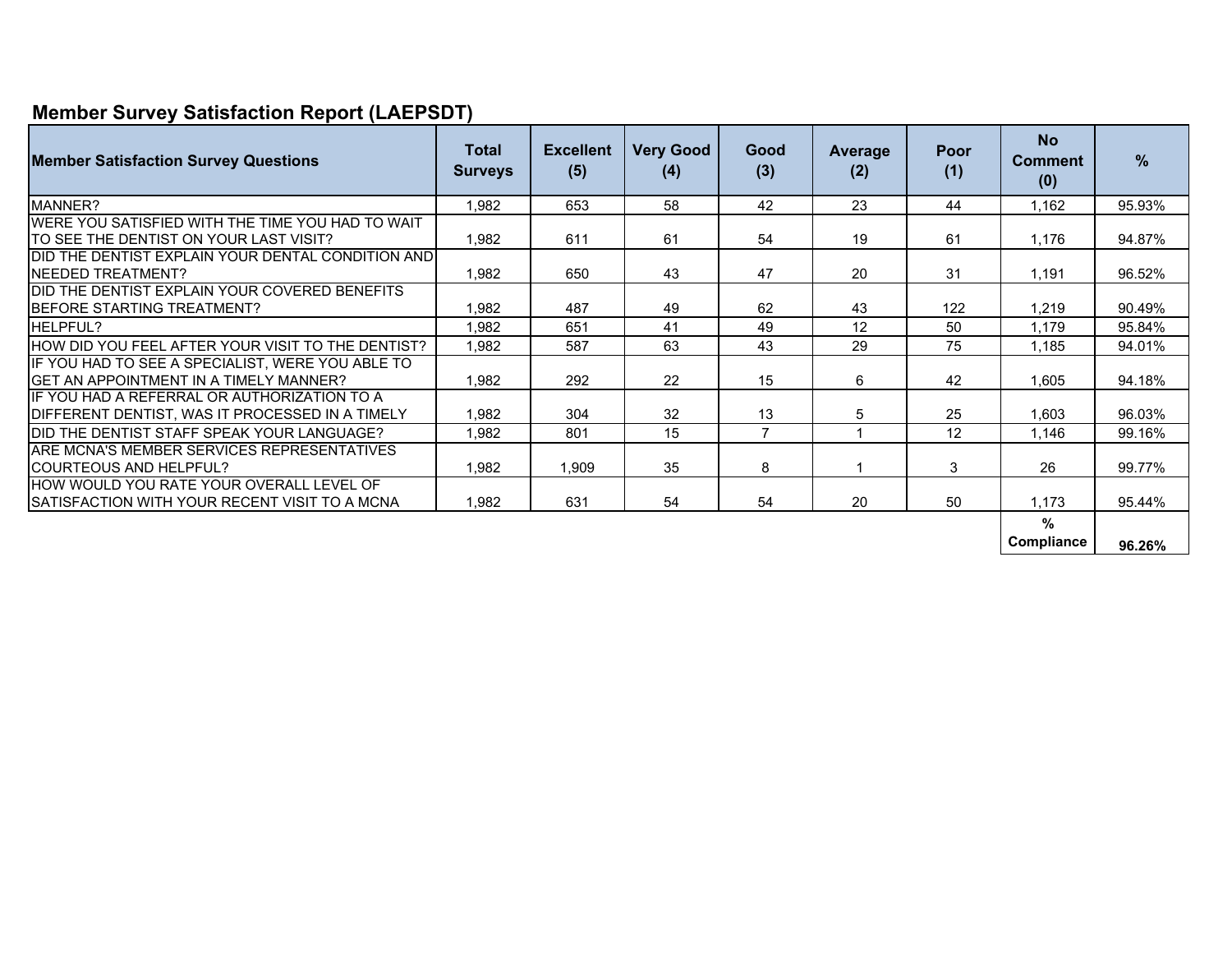

# **MCNA Member Satisfaction Survey Analysis**

**Louisiana Adult 7/1/17 - 6/30/18** 

# **Sample Size and Goal**

Member satisfaction surveys are of a statistically significant sample size.

MCNA's goal for all questions surveyed is 90% or higher.

# **Methodology of Distribution**

Inbound calls - Member Services Representatives attempt to conduct a Member Satisfaction Survey on every inbound call.

# **Analysis and Reporting**

The Director of Call Center Operations evaluates member satisfaction survey results and provides a summary of the information to the Louisiana Department of Health on an annual basis.

Overall results are reported quarterly to the Quality Improvement Committee to implement performance improvement projects, if necessary, and to ensure that continuous quality improvement occurs.

# **Overall Score and Analysis**

MCNA conducted a total of 410 member satisfaction surveys statewide for the reporting period.

Statewide Member Satisfaction Survey results rated overall satisfaction with services at an average of 97.13%.

The following survey question represents the area with the greatest opportunity for improvement.

• Did the dentist explain your covered benefits before starting treatment?

This area received a satisfaction rating of 91.23%.

93.85% of members surveyed indicated that neither the Dentist or Office staff requested that they pay for services that are covered and 21.05% stated that they signed a waiver prior to treatment agreeing to receive services that are not covered.

Results indicate responsiveness from both rural and urban parishes. There were no parish level trends noted.

Survey results were analyzed and did not reveal any provider or facility specific trends. Provider Relations representatives will continue efforts to provide training during site audits and drop in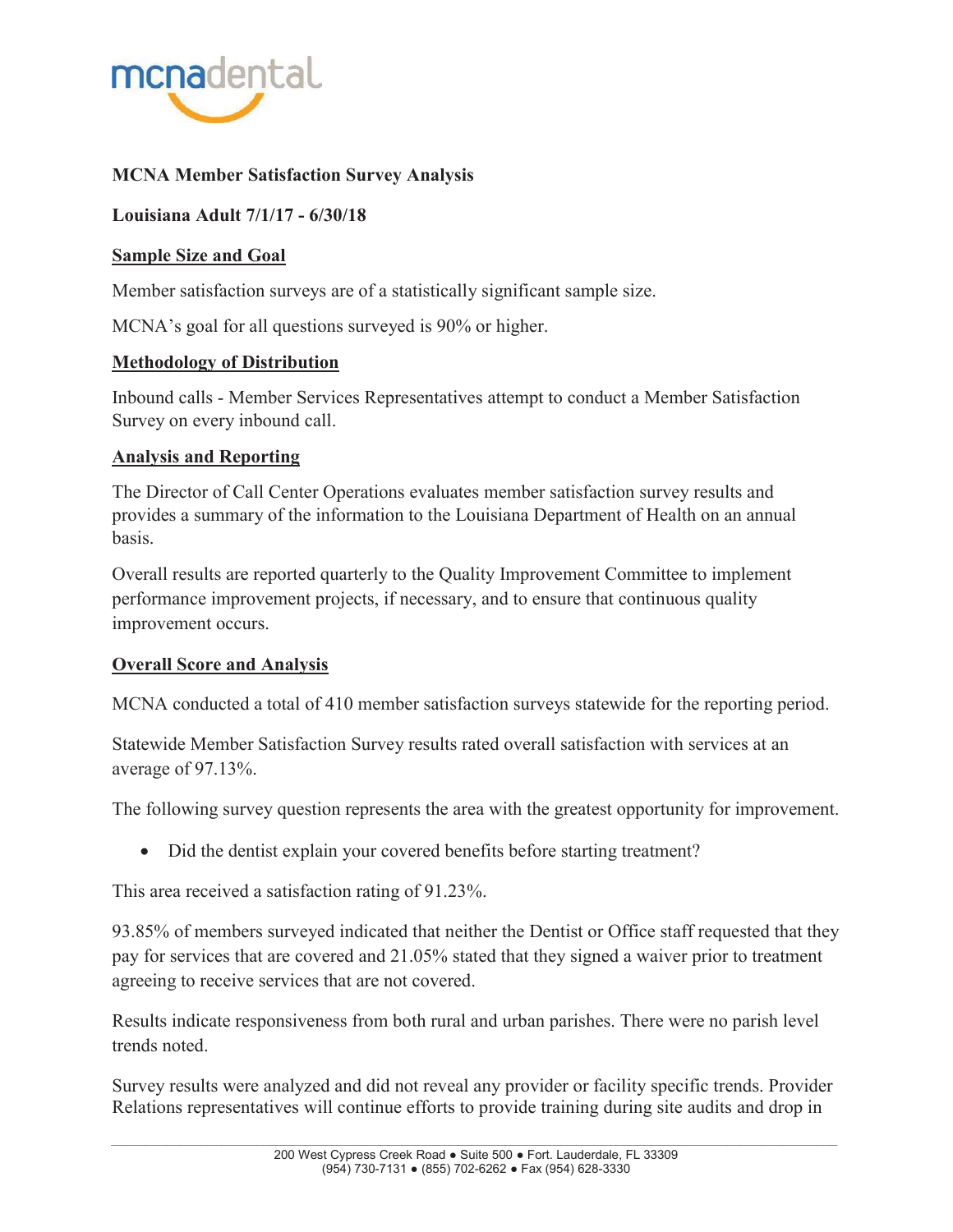

visits, to providers on the importance of explaining covered benefits to members prior to treatment. This topic will be featured in MCNA's monthly Provider newsletter "Dental Details" as a helpful tip for Providers.